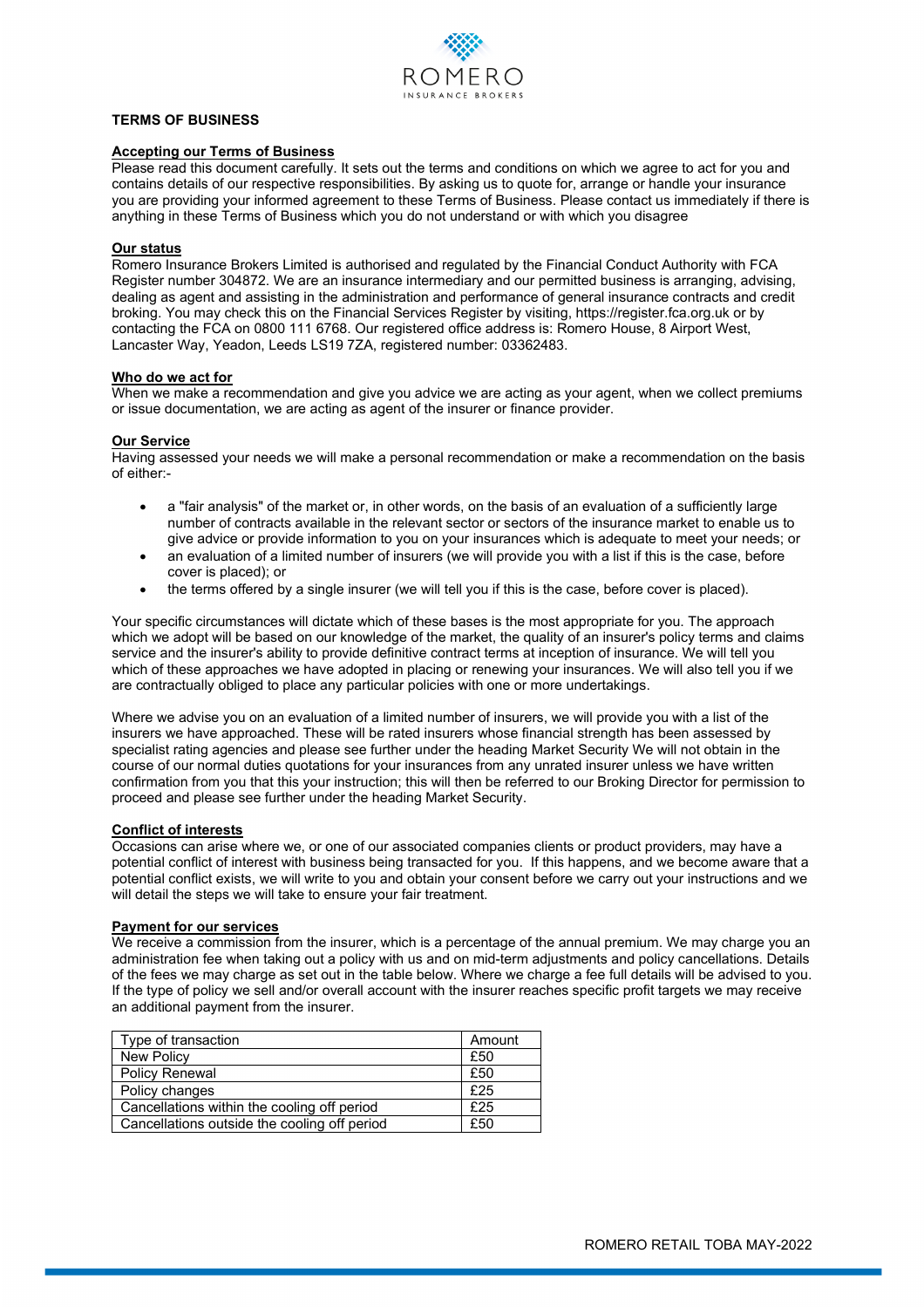

Where we undertake work on behalf of the insurer, such as issuing quotations and policy documents on their behalf we may receive an additional payment from them for the work undertaken. Where you pay your premiums by monthly instalments we receive a payment from the finance provider for introducing you, which is a percentage of the premium financed. You can ask us at any time for full details of the income earned by us in handling your insurances.

Invoices are payable in accordance with the terms set out on the invoice. If you have not entered into a premium finance arrangement, payment will normally be due within 15 days of invoice. We reserve the right to charge interest on overdue accounts at the current rate under the Late Payment of Commercial Debts (Interest) Act 1998. You must pay your premiums on or prior to inception of policy or within the timescale specified on the debit note we send you. Failure to pay premiums by the date specified may lead to cancellation of your insurance by insurers. In addition, where a premium payment warranty applies failure to pay the premiums in accordance with the warranty will result in the automatic suspension of your policies until payment is made even if the insurer chooses not to issue cancellation of your insurances. The insurer will not be liable for any loss suffered during any period of suspension

### **Handling client money**

Our financial arrangements with most insurance companies are on a 'Risk Transfer' basis. This means that we act as agents of the insurer in collecting premiums and handling refunds due to clients. In these circumstances such monies are deemed to be held by the insurer(s) with which your insurance is arranged. If Risk Transfer does not apply, such monies will be held by us in a Non-Statutory Trust account pending payment.

The establishment of the Non-Statutory Trust Account follows the rules to protect money held by authorised intermediaries. However, you should be aware that, under the Non-Statutory Trust account rules, we are permitted to use such monies temporarily held to advance credit to clients generally. A copy of the Deed of Trust is available on request or may be inspected at our premises during normal office hours. If you object to your money being held in a Non-Statutory Trust account, you should advise us immediately. Otherwise, your agreement to pay the premium together with your acceptance of these Terms of Business will constitute your informed consent to our holding your money in a Non-Statutory Trust account. Interest earned on monies held in such a Non-Statutory Trust account will be retained by us.

#### **Cancellation of insurances**

You have the following rights to cancel your policy:

- You have a cancellation right which is set out in the policy document.
- You are also entitled to a 'Cooling Off' period which ends 14 days after you receive your policy documents.

You will be charged as follows if you cancel your insurance policy: Cancellation before the commencement of your policy: You will be entitled to a full refund of any monies paid.

Cancellation during the 'Cooling Off period': You may be charged by the insurer for the service they have provided during period from the date cover commenced to the date of cancellation. We may also make a cancellation charge as described above.

Cancellation after the 'Cooling Off period: You will be charged by the insurer for the service they have provided during period from the date cover commenced to the date of cancellation. In some circumstances a refund may not be possible after your cooling off period has ended e.g. if you have made a claim. Your policy wording will set out your insurer's terms in this respect.

We may also make a cancellation charge as described above. Any fees charged for arranging your policy will not be refunded.

### **Complaints**

We aim to provide you with a high level of customer service at all times but, if you are not satisfied, please contact the Complaints Director at the address shown above, telephone 0113 281 8110. When dealing with your complaint, we will follow our complaint handling procedures; a summary of these procedures is available on request. If you are still not satisfied, you may be entitled to refer the matter to the Financial Ombudsman Service (FOS). Further information about the service can be obtained from the FOS on 0800 023 4567 or www.financialombudsman.org.uk. You may make your complaint either orally or in writing. We will acknowledge receipt of your complaint promptly in writing and give you our response at the time if we can.

### **Compensation**

We are covered by the Financial Services Compensation Scheme (FSCS). You may be entitled to compensation from the scheme if we cannot meet our obligations. This depends on the type of business and the circumstances of the claim. Insurance advising and arranging is covered by the FSCS for 100% of your claim if it relates to compulsory insurance. For other cases, it is covered for 90% of the claim with no upper limit. Further information about compensation scheme arrangements is available from the FSCS, via their website, www.fscs.org.uk or calling them on 0800 678 1100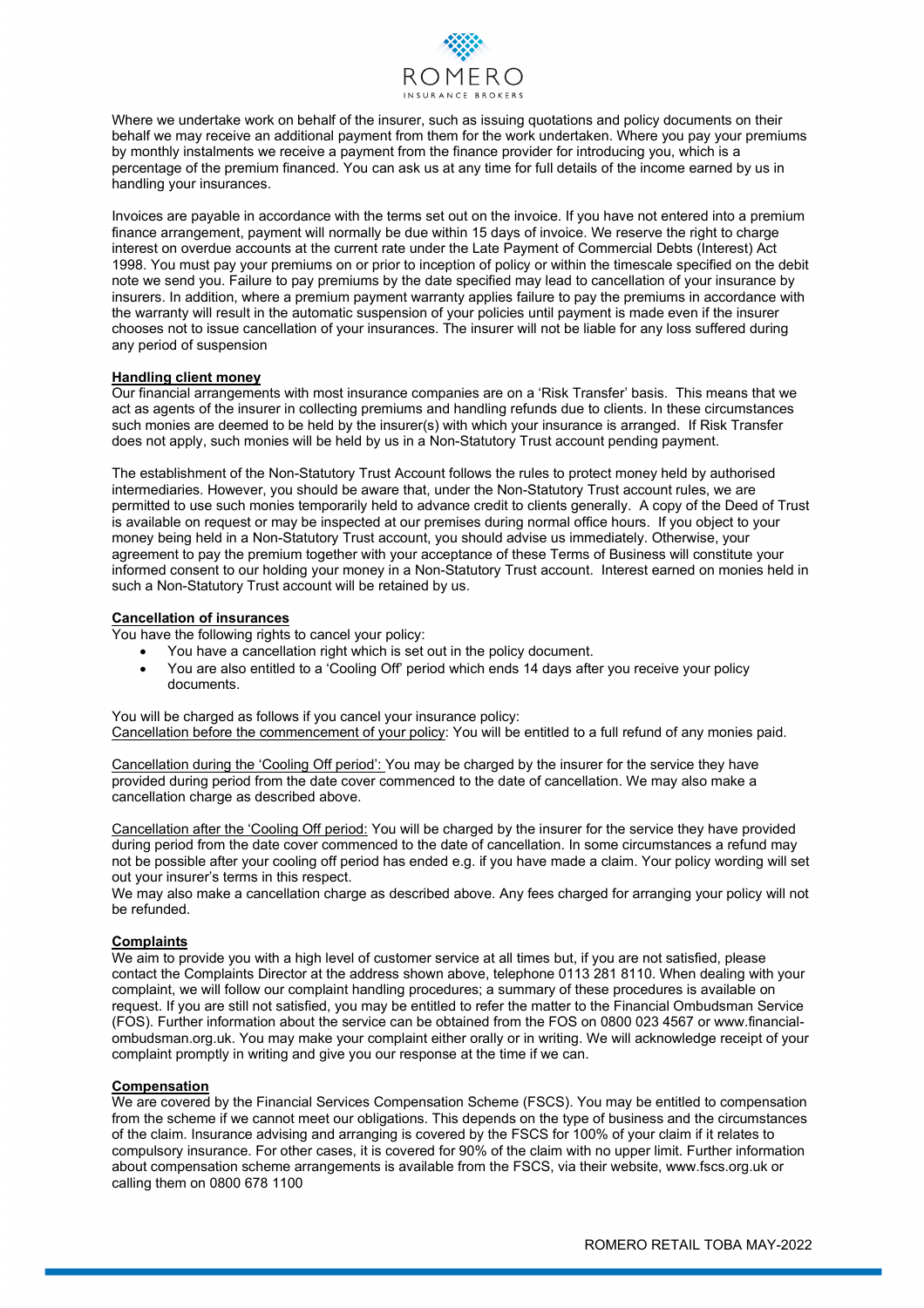

# **Governing law and language**

The relationship between us as broker and you as a customer is governed by English law. If there is a dispute which cannot be resolved under our complaints procedure it will only be dealt with in the courts of England and Wales.

## **Credit and HM Treasury Sanctions List Checks**

UK law requires us to check whether or not our customers appear on the Consolidated List of Sanctions Targets maintained by HM Treasury. Checks will be performed on the commencement of our business relationship with you and periodically whilst this relationship continues. Insurance and finance providers may complete a credit check before providing quotations or facilities; such checks may leave a footprint on your credit records. If you do not want this to happen you must tell us before we start to research insurance costs for you.

## **Claims**

In the event of an incident occurring which could give rise to a claim under your policy, you should notify us as soon as possible in accordance with your policy conditions. Failure to do so could prejudice your insurer's position and lead to the claim being repudiated or not paid in full.

When we receive notification of an incident that could give rise to a claim we will respond promptly, explain how we will handle your claim and tell you what you need to do. We will give you reasonable guidance to help you make a claim under your policy.

If there is a conflict of interest, we shall only handle a claim on your behalf after we have disclosed to you all information you require, to enable you to decide whether to give your informed consent and you have given that consent.

# **Claims Handling Charges**

We will offer you Loss Recovery insurance via our approved suppliers at each renewal. This will provide you with assistance on claims for material damage to property or business interruption in return for the premium charged. Should you opt not to take such insurance as offered, then we fully reserve the right to submit charges for the provision of our own assistance in settling losses in relation to material damage to property or business interruption (that exceed GBP25,000 in value). We will not make any charges for claims that are not covered under your underlying policy of insurance. Where your insurance policy provides a 'claims preparation costs' endorsement, our charges will be pre-agreed with your insurers at the outset of a qualifying claim and once invoiced to you and paid will be recoverable under the claim against your policy (subject to the Terms & Conditions of your underlying policy of insurance). Where no claims preparation costs endorsement applies, our claims assistance will be charged, where applicable, at 5% of the total loss value.

### **Limit of Liability**

Our liability for losses suffered by you as a direct consequence of any negligent performance of our services shall be limited in all circumstances to £5,000,000 per claim. In respect of any other claim arising out of our performance or non-performance of the services hereunder our liability shall be limited to the amount of commission and fees which we have received for arranging your insurance cover during the 12 months prior to such claim arising.

We shall not be liable to you for any pure economic loss, loss of profit or loss of business, in each case whether direct, indirect or consequential, or any claims for consequential compensation whatsoever (such as that listed above and howsoever caused) which arise out of or in connection with our services or this agreement. Nothing in this paragraph excludes or limits our liability for death or personal injury caused by our negligence, or for loss caused by or fraud, wilful misrepresentation or breach of regulatory obligations owed to you. You are welcome to contact us to discuss increasing the limitations of our liability and/or varying the exclusions set out above. Please note however that an additional charge and other terms may apply should we agree to amend this clause.

# **Market Security**

We check the financial strength of the insurers with whom we place your business using specialist rating agencies. We do not undertake any checks of financial strength of insurers beyond this. We cannot guarantee that any insurer will be solvent and so able to pay any claim you make on a policy issued by them. We shall have no liability to you to pay any claim that an insurer is unable to pay due to insolvency. Further, you may still be liable for any premium due to an insurer who becomes insolvent and also not able to recover any premium paid to an insurer who becomes insolvent depending on your eligibility under the FSCS compensation scheme. Where premium is held by us but deemed held by an insolvent insurer, we are not entitled to return that premium to you and we will have no liability to you in respect of the amount of premium so held.

### **Duty of Disclosure (Consumer Customers)**

If you are a consumer (an individual buying insurance wholly or mainly for purpose unrelated to your trade, business or profession) you have a duty to take reasonable care to answer the insurer's questions fully and accurately and to ensure that any information that you volunteer is not misleading. This duty exists before your